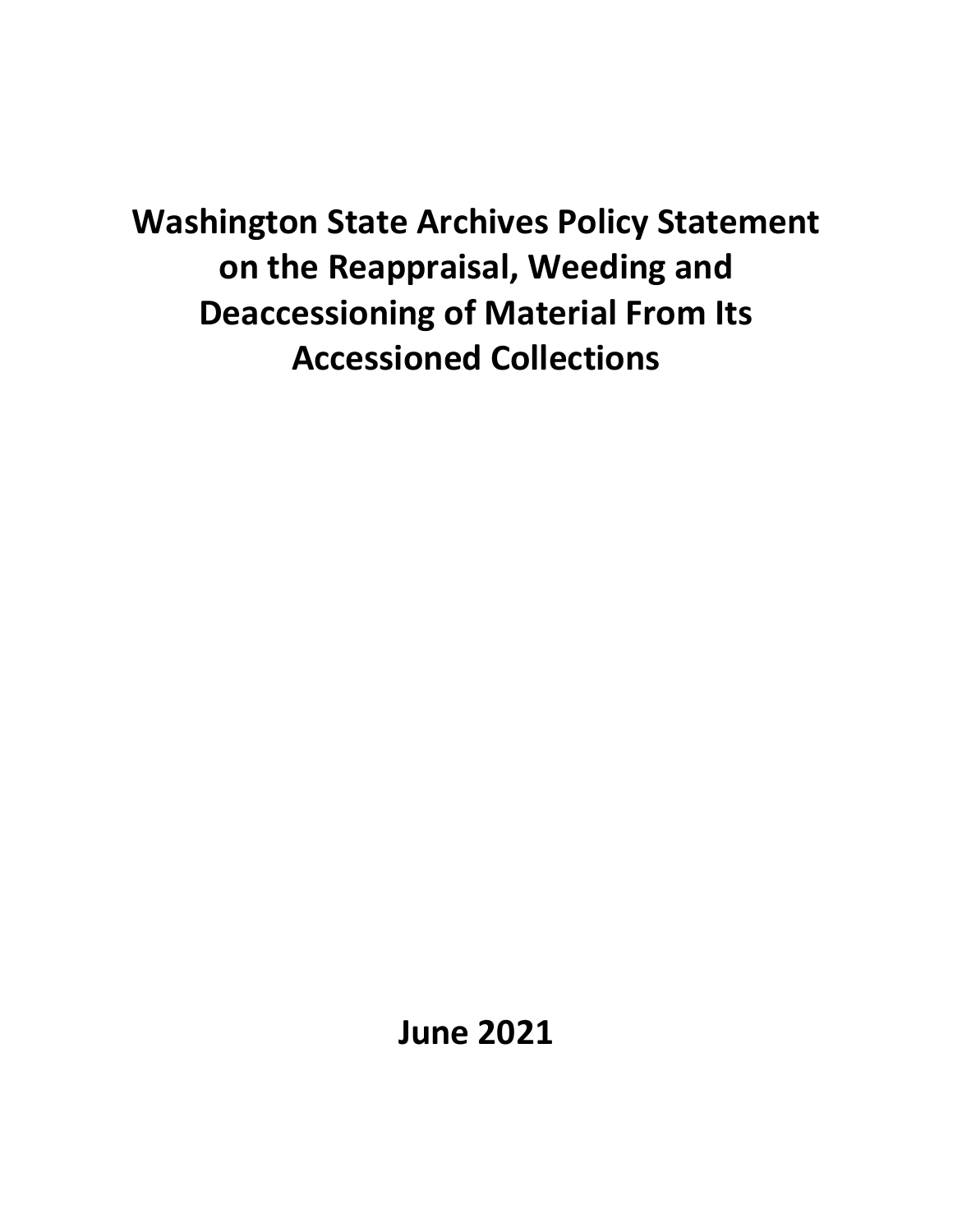# Attributions and Acknowledgements

Washington State Archives acknowledges and thanks the Archdiocese of Seattle, the Center for Sacramento History, the Wyoming State Archives, the National Archives and Records Administration (NARA), the Society of American Archivists (SAA), and the National Archives of the UK for the use of their published deaccessioning policies listed below. This publication relies on them for structure and content.

Archives of the Archdiocese of Seattle. Deaccession Policy *(*[https://archseattle.org/wp-content/uploads/2020/11/DeaccessionPolicy.pdf\)](https://archseattle.org/wp-content/uploads/2020/11/DeaccessionPolicy.pdf)

Center for Sacramento History, Collections Management Policy, December 2016 [\(http://www.centerforsacramentohistory.org/-](http://www.centerforsacramentohistory.org/-/media/CSHistory/Files/About/Collection-Management-Policy.pdf?la=en) [/media/CSHistory/Files/About/Collection-Management-Policy.pdf?la=en\)](http://www.centerforsacramentohistory.org/-/media/CSHistory/Files/About/Collection-Management-Policy.pdf?la=en)

Wyoming State Archives. Collections Management Policy, 2002

National Archives and Records Administration. NARA 1540 – Reappraisal and Deaccessioning of Archival Federal Records, 2013. (https://www.archives.gov/files/foia/directives/nara1540.pdf)

The Society of American Archivists. Guidelines for Reappraisal and Deaccessioning, 2017.

[\(https://www2.archivists.org/sites/all/files/GuidelinesForReappraisalDeaccessioni](https://www2.archivists.org/sites/all/files/GuidelinesForReappraisalDeaccessioning_2017.pdf) [ng\\_2017.pdf\)](https://www2.archivists.org/sites/all/files/GuidelinesForReappraisalDeaccessioning_2017.pdf)

The National Archives of the U.K. Deaccessioning and Disposal: Guidance for Archives Services, 2015.

(https://www.nationalarchives.gov.uk/documents/Deaccessioning-and-disposalguide.pdf)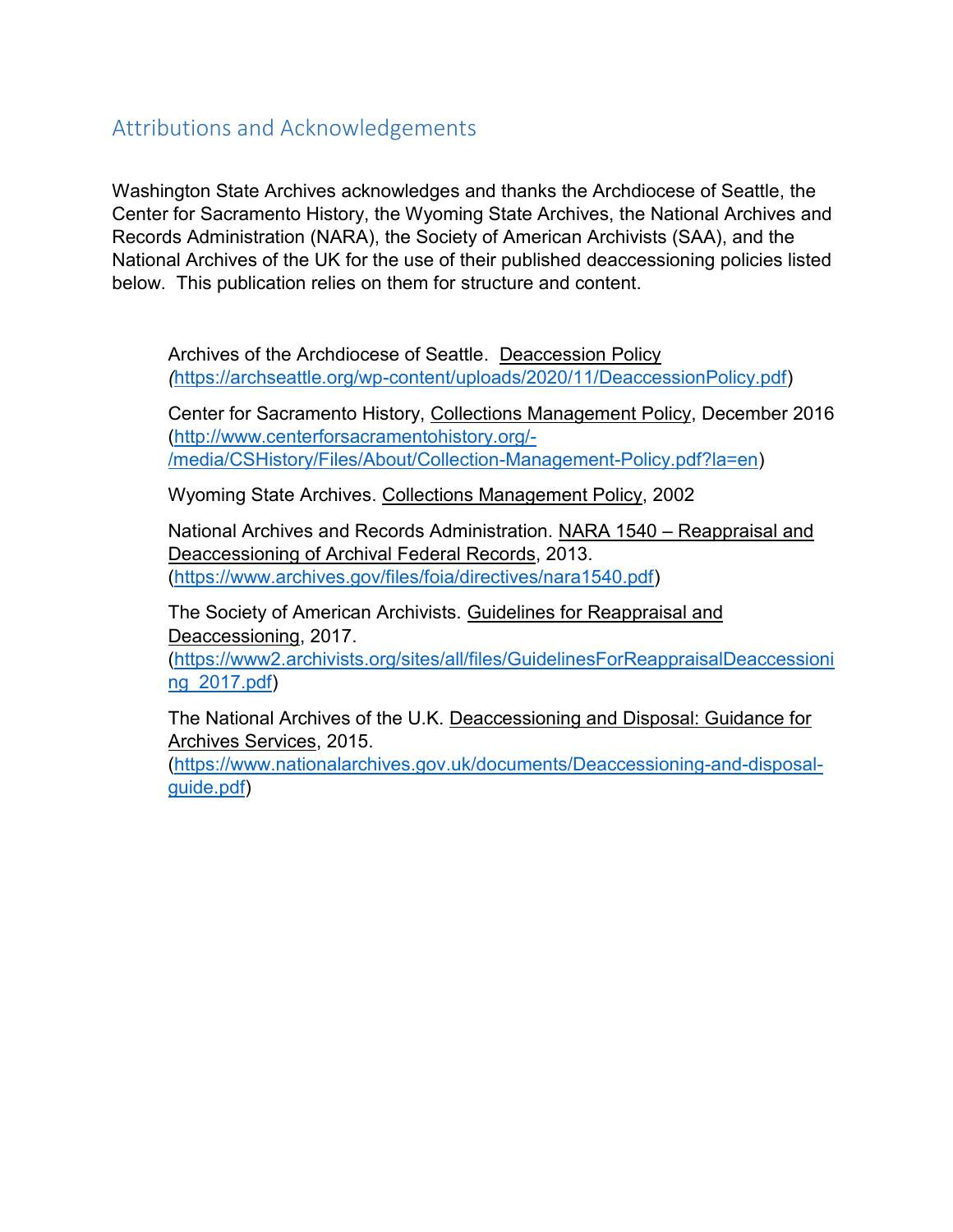## Introduction

Washington State Archives believes in the proactive, strategic and sustainable management of its collections. The Archival records are preserved for the enduring value of the information they contain or as evidence of the functions and responsibilities of their creators. Archival records are unique, and therefore irreplaceable. When the Archives accepts custody of archival collections, it is with the intent of permanent preservation.

However, it is sometimes necessary to remove materials that are no longer appropriate to retain in the collections. The removal of this material is accomplished through the processes of reappraisal, weeding and deaccessioning.

- Reappraisal is the process of identifying materials that no longer merit inclusion in the permanent collections. This could be due to a faulty original appraisal, a change in the collections policy, or a change in the value of the material over time.
- Weeding is the process of identifying and removing unwanted material at the item, file folder, or higher level. Typically this is due to small amounts of nonarchival material included within larger collections.
- Deaccessioning is the process used by the Archives to formally and permanently remove materials from its holdings and dispose of them or, more rarely, transfer their legal ownership to a more appropriate repository.

### Purpose and scope of the guidance

This guidance is to formally establish reappraisal, weeding and deaccessioning, as responsible options for managing the collections of the Archives. It describes the conditions under which accessioned collections can be reappraised, weeded, and deaccessioned. The guidance is intended to guard against the irretrievable loss of oneof-a-kind records due to improper disposal. The goal is to ensure that the Archives retains only collections worthy of long-term preservation.<sup>1</sup>

Our intention for providing these principles and formal process for reappraisal, weeding and deaccessioning, is to ensure transparency, accountability, and the preservation of trust so that the public, donors, researchers, agency staff, and other stakeholders may better understand archival practice.

# Authority

 $\overline{\phantom{a}}$ 

 *RCW 40.14.020* - provides that the State Archivist centralize the archives of the State of Washington and make them available for reference and scholarship.

 $1$  "Washington State Archives Collection Development Policy," January 2019 and "Washington State Archives Policy Statement on Archival Appraisal," September 2018.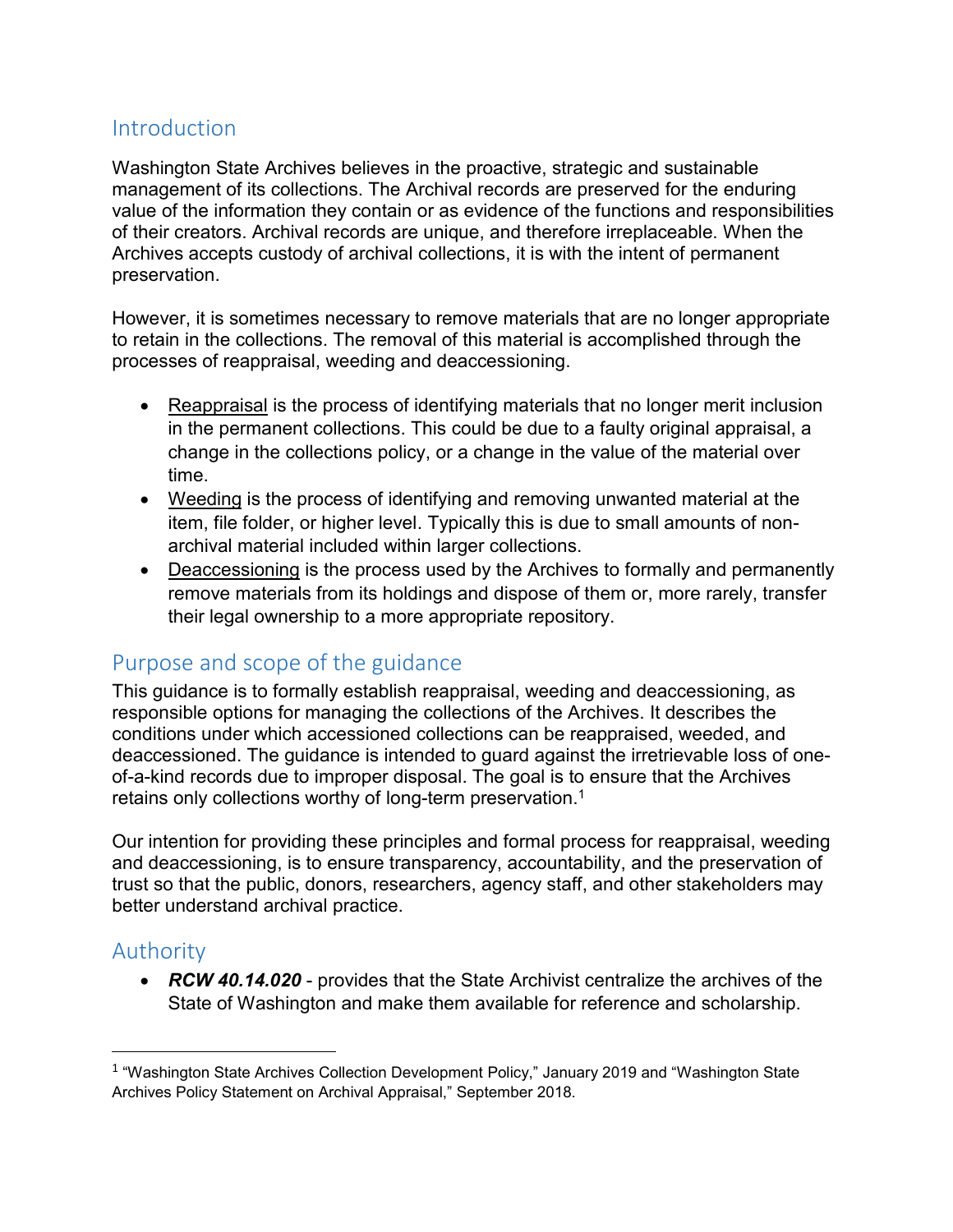- *RCW 40.14.060* authority of the State Records Committee to set records retention policy for the records of state government agencies.
- *RCW 40.14.070* authority of the Local Records Committee to set records retention policy for the records of local government agencies.

## **Definitions**

*Accessioned Collections:* materials physically and legally transferred to the Archives.

*Appraisal:* the process of determining the value and disposition of records based on administrative, legal and fiscal use; evidential, intrinsic and informational value; and their relationship to other records.

**Deaccession(ing):** to remove records from an archival collection and disposition them through destruction or transfer to another institution.

*Disposition:* actions taken at the end of the retention period. Actions are either the destruction of the records or their transfer to the Archives for permanent retention.

*Reappraisal:* the process of reviewing records in the Archives to see if they still warrant preservation or if their historical value is minimal enough that they should be removed from the archival collection.

**Transitory Records:** Records with little or no administrative, legal or fiscal value that need not be kept for future use or information.

*Weeding:* the process of identifying and removing unwanted materials from a larger body of materials. Unwanted materials are typically those with transient value in archival records groups, such as duplicates, purchasing documentation, leave slips, etc.

# **Policy**

The reappraisal and deaccessioning of collections should be rare occurrences. The Archives has a continuing responsibility for the records they hold, and disposal decisions should be made with great care and not occur repeatedly, as repeated reappraisal will diminish the collection.

The Collection Development Policy and the Policy Statement on Archival Appraisal are the primary reference points for decision-making on reappraisal, weeding and/or deaccessioning. If a collection or item meets the criteria found in those policies, it should be retained. Financial constraints, or a need to conserve physical space, should not be the main drivers for reappraisal and deaccessioning.

In order to have a clear understanding and awareness of the risks involved in reappraisal and deaccessioning, staff need to be familiar with the records retention schedules, specific legislative mandates and the regulatory environment in which the Archives operates. Some of these risks include: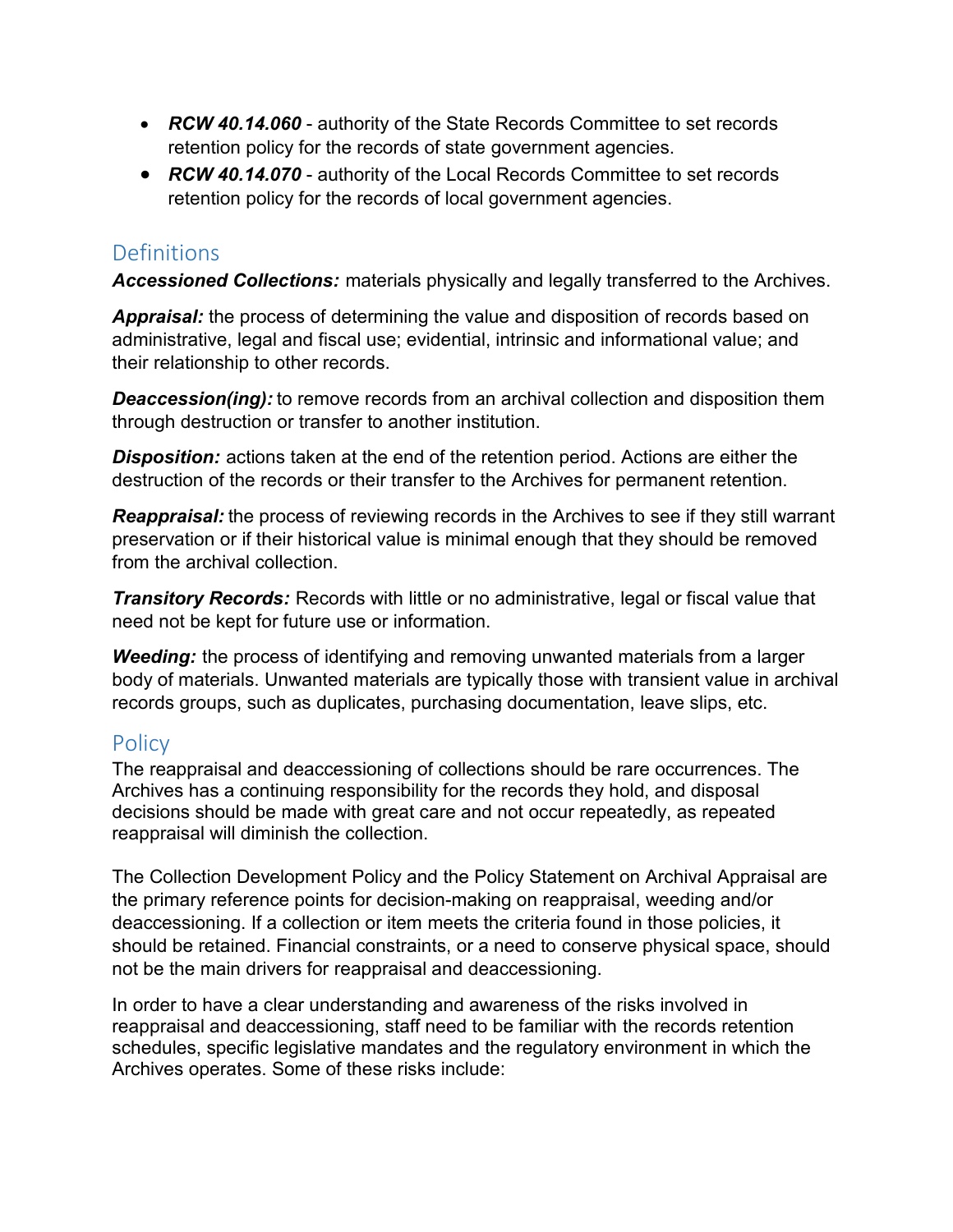- Disposing of significant archival material;
- Accusations of poor management;
- Attracting bad public relations and damage to reputation; and
- Loss of trust from users and stakeholders.

Re-appraisal decisions must be well documented to provide an audit trail. Without this documentation, the Archives cannot show that approved policy was followed, and that professional judgement was used.

### Objectives of Reappraisal, Weeding and Deaccessioning

- Improve overall access to the collections;
- Assess collecting strengths and refine collecting focus;
- Correct faulty appraisals made at the time of acquisition;
- Maintain compliance with the law, the collection policy and retention schedules;
- Balance the research potential of collections with the necessary allocation of resources (space, staff, time, and preservation resources) for their care;
- Make split collections whole.

### Guiding Principles for Reappraisal, Weeding and Deaccessioning

- **The process should be systematic** to ensure consistency, proper documentation, and ethical, responsible practice.
- **Reappraisal and deaccessioning decisions are shared responsibilities** and are not to be made independently. All decisions should be made with the concurrence of the State Archivist, the Deputy Archivist, and at least two (2) staff archivists.
- **Each step of the reappraisal and deaccessioning process needs to be thoroughly documented.** Documentation must be retained as a permanent record in the Collection Files. Proper documentation is crucial for providing Archives staff, agency staff, researchers, donors, and donors' heirs with information on what happened to a collection and why.
- **Reappraisal and deaccessioning can be implemented across the entire Archives or applied only to individual collections.** The procedures for reappraising and deaccessioning whole collections are the same for parts of a collection.
- **There are legal considerations.** Records disposals must be in-line with an appropriate retention schedule, statutory authority, or donor agreement.

### The Reappraisal Process

The reappraisal process is a systematic and shared responsibility that involves many steps and can be time-consuming. It can also result in the addition of new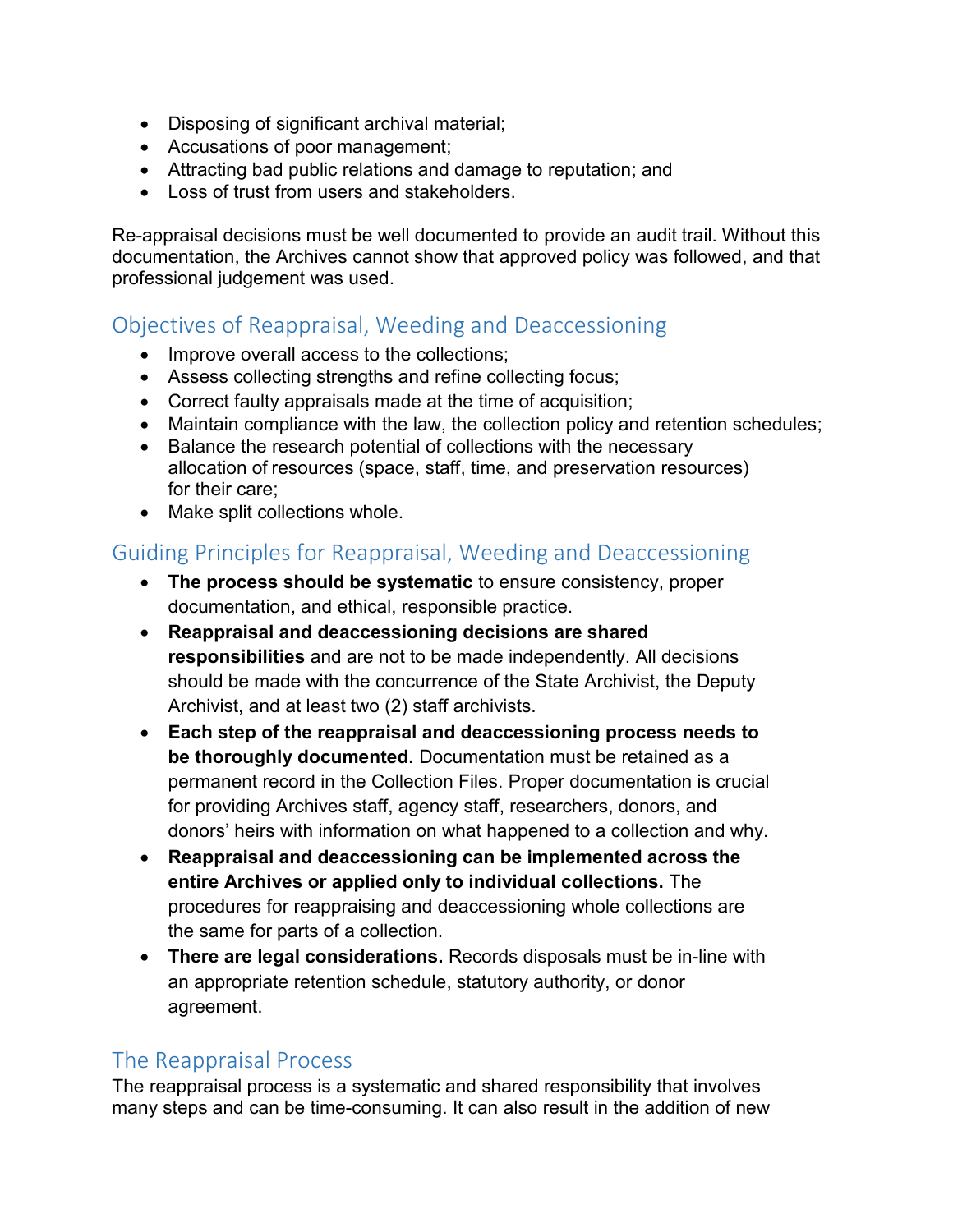information to collection files, stimulate or renew interest in neglected collections and record series, provide a better understanding of holdings on the whole and lead to the discovery of new material.

**Preparation:** Gathering the right information before embarking on reappraisal is critical. Preparation should include the following steps:

- 1. Determine the objectives for conducting the reappraisal;
- 2. Review collection and appraisal policies to ensure that any deaccession decisions are accurate and defensible;
- 3. Identify the scope of collections to be included in the reappraisal. The scope can be the Archives complete holdings or limited to certain areas by subject, time period, format, agency, division or department.
- 4. Ensure the process has been authorized by the State Archivist.
	- $\circ$  Explain why the reappraisal is needed and outline the goals, objectives, and anticipated outcomes;
	- o Document each step of the process;
	- o Decide who will be making the final reappraisal decisions (a designated Archives staff member, a committee, the State Archivist).
- 5. Collect information that allows for good decision-making. For instance:
	- $\circ$  The provenance of the original collection (records retention schedules, records transmittal forms, deeds of gift);
	- o Agency biographical or historical descriptive information (paper finding aids, catalog records, etc.);
	- o Acquisition dates (accession logs and records of all accessions);
	- o Use statistics and knowledge from users about the research significance of the collection.

**Evaluation and making a decision:** Once the collection information has been gathered, a final decision to retain or deaccession can be made. When the information is not conclusive, the more nuanced issues of research use, financial concerns, the balance between risks and benefits, and/or higher administrative or legal issues can be taken into consideration. The questions and criteria used as the basis for these decisions, should include:

- 1. Is the provenance, content and/or subject matter of the material unknown or unclear?
- 2. Does the collection fit within the Archives collection policy?
- 3. Is the material unique and archival?
- 4. What are the preservation and maintenance costs?
- 5. Has the material been in an unprocessed state and stored offsite for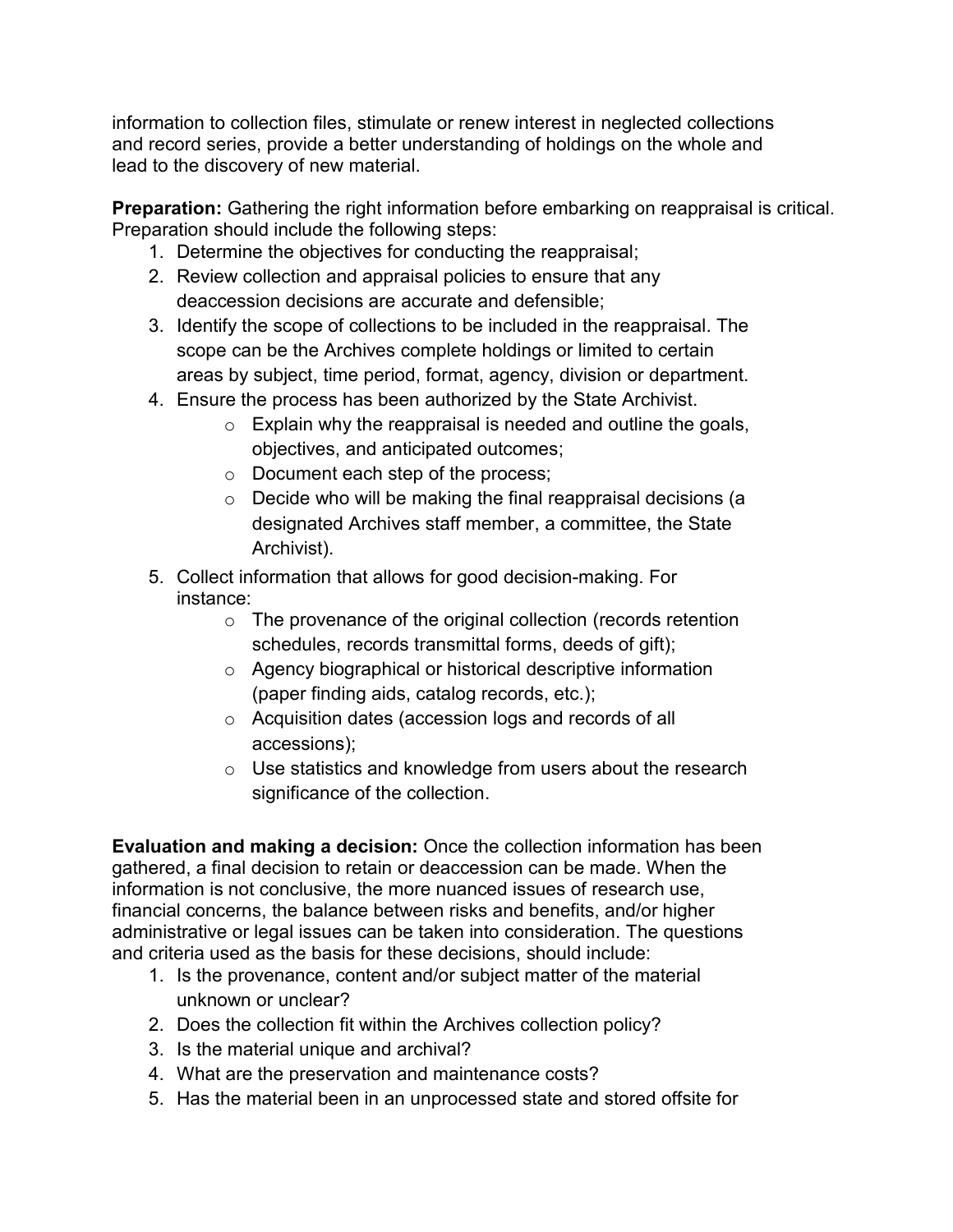long periods of time?

- 6. Is the collection permanently inaccessible due to format obsolescence, or physically degraded to the point of uselessness?
- 7. Is the collection comprised of formats not generally collected by the repository, such as newspaper clippings, magazines, or artifacts?
- 8. Have the records been bypassed for years by researchers and use trends?
- 9. Is there doubt that the materials will be useful in the foreseeable future for research or display (e.g. ephemeral materials)?
- 10.Does the material duplicate information held in other areas of the Archives?
- 11.If the material consists of books, or other published materials, will they aid in understanding other records in the collections?
- 12.Do the records have adequate evidential, informational, or other value (e.g. historical, administrative, research, etc.)?
- 13.Do the records need to be kept for a certain period of time for legal or fiscal reasons?
- 14.Are the records in continuous use by the originating agency through long-term loans, large volumes of agency reference requests for copies, or other activity that makes it clear that the records are still very important to the agency's current operations and may have been transferred to the Archives prematurely?

# The Deaccessioning Process

There are three methods for deaccessioning records: destruction, return to donor, or more rarely, transfer to a more suitable repository. Staff will initiate the deaccession process by submitting a request to the State Archivist, outlining a description of the materials, creator, date, and justification for permanent removal.

All deaccession decisions and authority must be fully documented in the permanent Collection Files, both on paper and in the collections database. Accession, catalog, or other unique identification numbers assigned and associated with the deaccessioned material will not be reused but will remain as a record of the deaccessioned material.

**Methods of Disposal:** As part of the deaccessioning process staff will recommend a method of disposition to the Archivist. Appropriate methods of disposal include:

#### • Permanent destruction

Verify compliance with records laws and rules prior to destruction using the relevant records retention schedules or other Archives policies. If possible, offer the records back to the agency of origin prior to destruction (see "Return to the donor or agency of origin" below). Any records containing exempt or confidential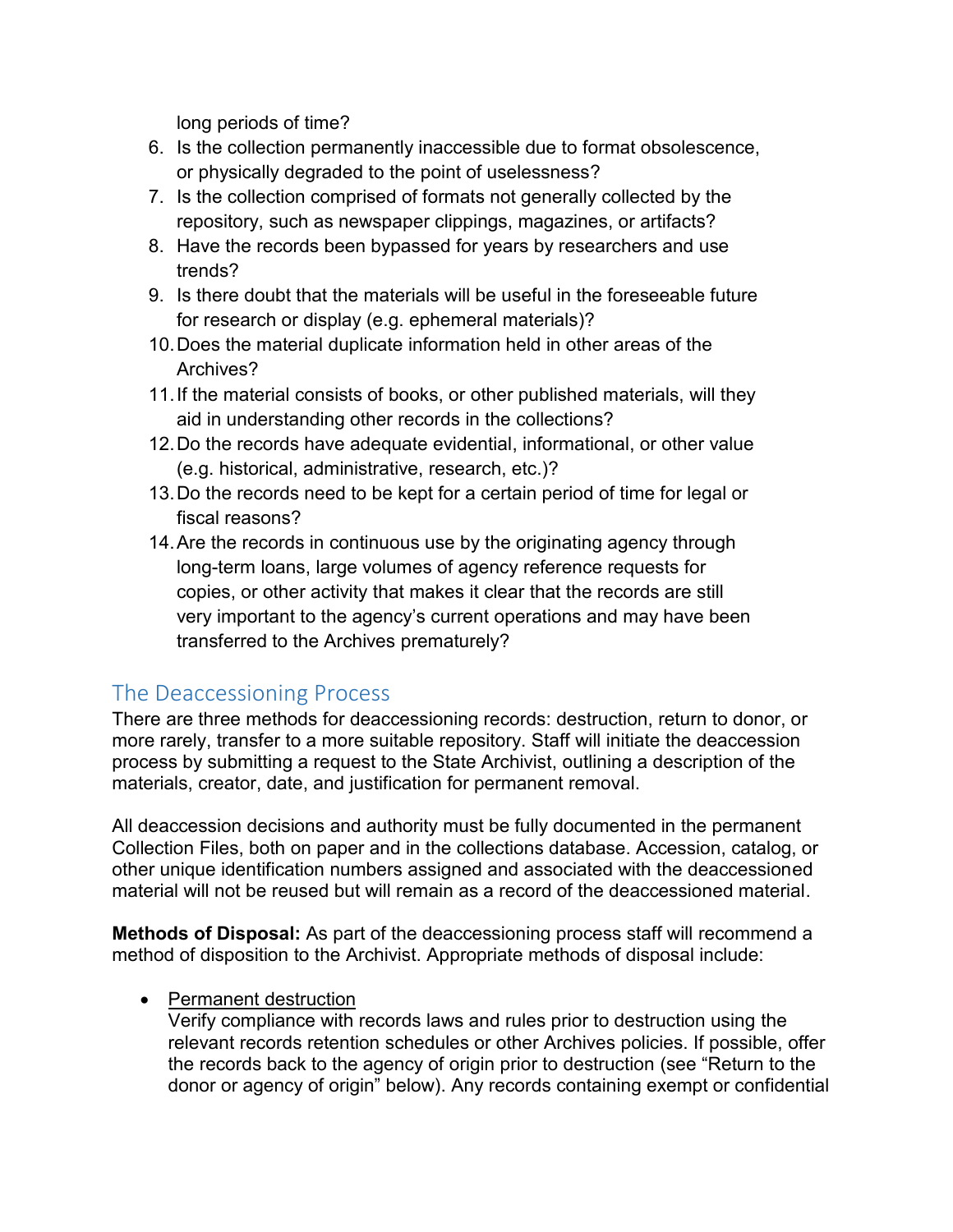information must be destroyed by shredding or other method of confidential destruction that renders their content illegible.

• Transfer to a more suitable repository;

Transfer can be an ideal option, especially for manuscript collections, artifacts, published material, and artwork. This keeps the collection open for public access, ensures long-term preservation, and promotes positive relationships between repositories. When a repository is selected, disclose all of the information about the collection up front. Specify any restrictions/special provisions, and the condition, size, and content of the collection. Create a transfer agreement for the repository to accept the collection and then send or include copies of the Collection File (correspondence, deed of gift, inventory) with the records at the time of transfer.

• Return to the agency of origin or donor;

Be tactful and honest in presenting the reasons for offering the materials back to the agency or donor. The Archives may send back a collection to the agency of origin if the agency requests that the records be returned and retention changes are made to the appropriate records series to correct the retention period and remove the archival designation.

# The Weeding Process

Sometimes archival records are transferred or donated in disarray and it is not uncommon, particularly with modern records, to find materials within that have transient value. Weeding is the process used to identify and remove those unwanted materials from a larger body of materials.

The two main purposes for weeding are to remove transient files to highlight the remaining archival records for researchers and to decrease the amount of storage needed for the collection. Weeding is typically carried out at the item or file level, and usually occurs during the initial acquisition process, or later when the records are being processed. Subject and correspondence files usually contain the highest percentage of unwanted or transitory material.

Experience has shown that the following categories of records generally may be eliminated from collections without affecting their historical value. When in doubt, however, leave the materials in the files.

- Damaged Records: Records infested with mold or pests that present a danger to other materials and cannot be copied, or are so damaged or decomposed that they are unusable.
- Drafts: The Archives should only maintain the final version of a document, unless a transferred draft contains significant comments, annotations, or other substantive original material not included in the final version.